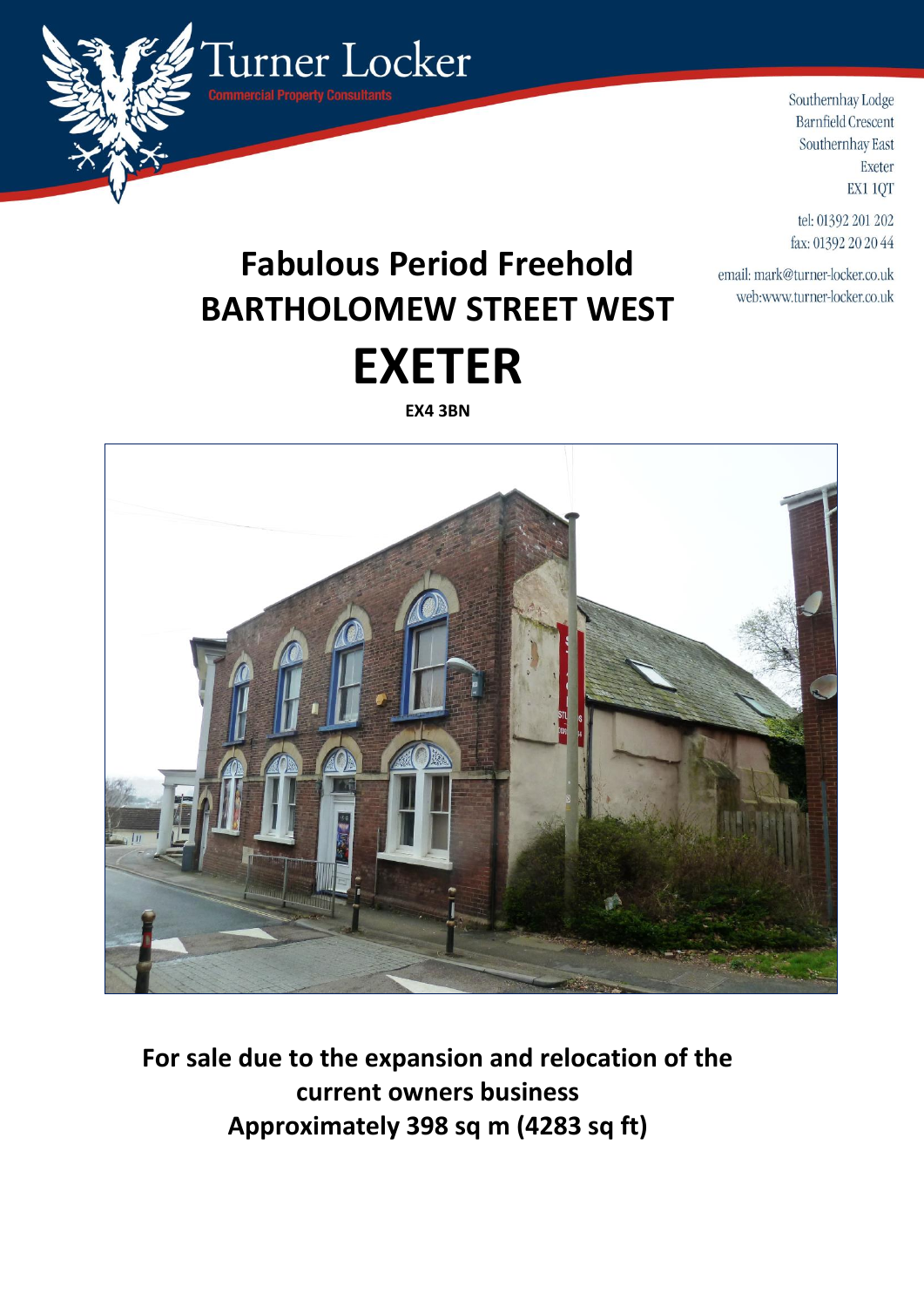

## **LOCATION**

Bartholomew Street is located in the City's historic West Quarter and a short walk from the City Centre with a 500 space car park immediately at hand. This is a fascinating area of historic townscape with strong links to the woollen trade. A thriving specialist shopping area with plenty of unique retail units to explore. There are superb views over the Exe valley from the City Wall in the West Quarter.

Bartholomew Street runs just off Fore Street with plenty of nooks, crannies and arcades to explore, with over 60 shops and eateries including some exciting new restaurants such as Angela's and the Fat Pig. Everything here is unique. The area has a strong association with Music and the Arts. Nearby occupiers include:

**[www.picturehouses.com/cinema/Exeter\\_Picturehouse](https://www.picturehouses.com/cinema/Exeter_Picturehouse)** McCoys arcade featuring **<http://www.campercoffee.co/>**

**<https://www.mansons.co.uk/> <http://www.therealmccoy.co.uk/>**

The Street also forms part of the City Centre one-way traffic system and is easily found and highly visible.

## **DESCRIPTION**

This two storey building has for the past 22 years been home to Stage by Stage . Exeter's practical and progressive training centre for theatre arts. They have to admit that they have finally outgrown these premises and have a new and exciting opportunity to relocate close by and expand!

The premises are well suited to many uses with two main large open areas, one on each floor along with a range of ancillary stores offices etc.

## **ACCOMMODATION** (All Measurements are approximate.) **Ground Floo**r **Total 199.59 sq metres (2148 sq ft) excl cloakrooms**

Entrance Hall with office, cloakrooms (inc. DDA complaint unit) and stairs to 1st floor 9.48m x 3.00m average Main Hall approx. 15m x 9.2m with doors to; Kitchen – 3.12m x 1.83m Staff Cloakroom Store 7.1m x 2.1 (single storey – this we feel could become outside space or a conservatory area) Store 4.35m x 2.87m

## **1 st Floor Total 198.37 sq metres (2134 sq ft)**

Offices in three areas 9.65m x 2.2m average Main Office 6.48m x 4.12m Performance Hall 15m x 9.18m with rear  $2^{nd}$  staircase Rear office 4.35m x 2.87m

**Grand Total 398 sq. metres (4283 sq. ft.)**